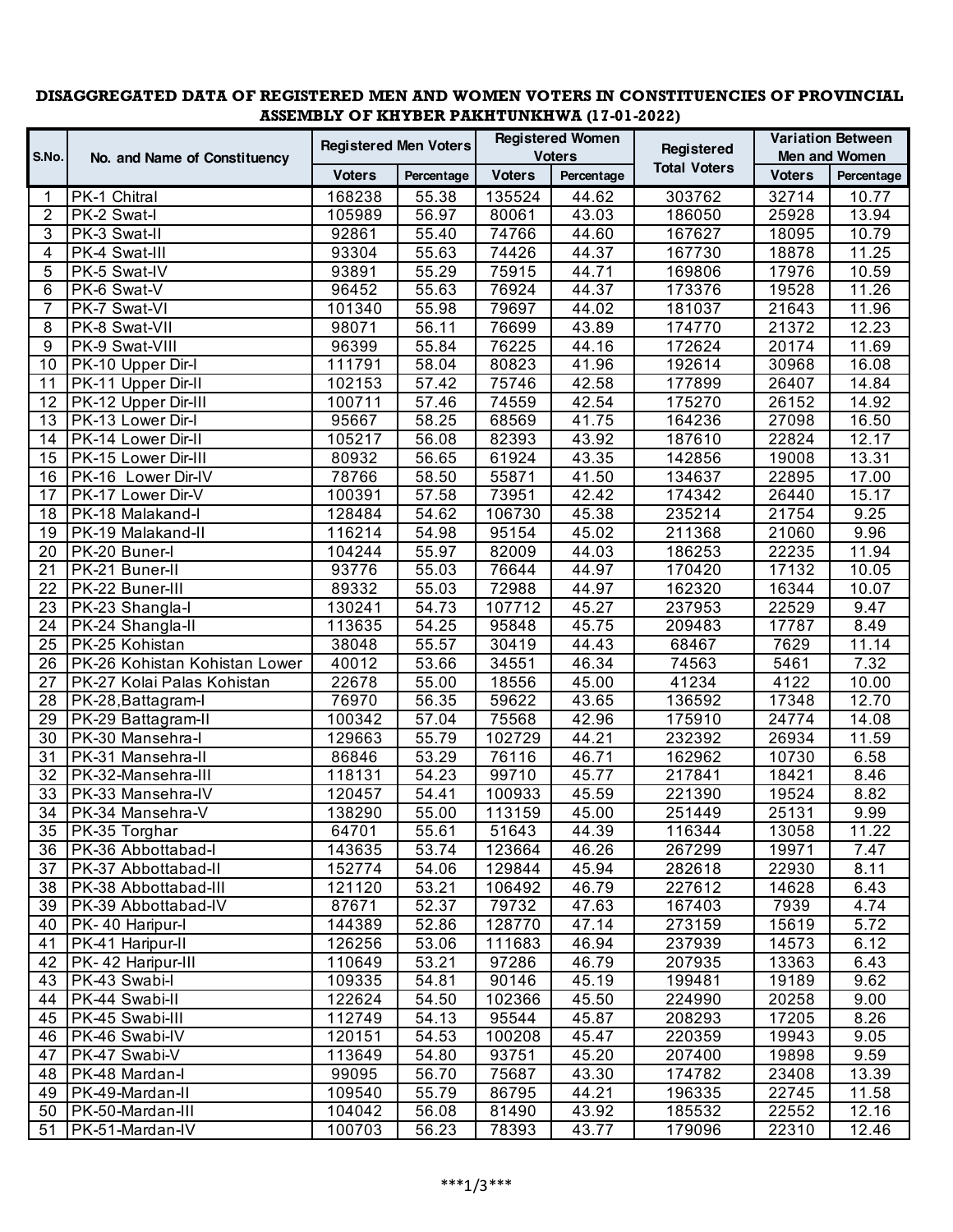| S.No.    | No. and Name of Constituency            | <b>Registered Men Voters</b> |                | <b>Registered Women</b><br><b>Voters</b> |                    | Registered          | <b>Variation Between</b><br><b>Men and Women</b> |                   |
|----------|-----------------------------------------|------------------------------|----------------|------------------------------------------|--------------------|---------------------|--------------------------------------------------|-------------------|
|          |                                         | <b>Voters</b>                | Percentage     | <b>Voters</b>                            | Percentage         | <b>Total Voters</b> | <b>Voters</b>                                    | Percentage        |
| 52       | PK-52 Mardan-V                          | 95200                        | 55.60          | 76025                                    | 44.40              | 171225              | 19175                                            | 11.20             |
| 53       | PK-53 Mardan-VI                         | 96791                        | 55.64          | 77154                                    | 44.36              | 173945              | 19637                                            | 11.29             |
| 54       | PK-54 Mardan-VII                        | 100807                       | 56.69          | 77017                                    | $\overline{4}3.31$ | 177824              | 23790                                            | 13.38             |
| 55       | PK-55 Mardan-VIII                       | 100879                       | 56.14          | 78798                                    | 43.86              | 179677              | 22081                                            | 12.29             |
| 56       | PK-56 Charsadda-I                       | 107707                       | 55.62          | 85925                                    | 44.38              | 193632              | 21782                                            | 11.25             |
| 57       | PK-57 Charsadda-II                      | 110613                       | 55.74          | 87846                                    | 44.26              | 198459              | 22767                                            | 11.47             |
| 58       | PK-58 Charsadda-III                     | 113283                       | 55.74          | 89947                                    | 44.26              | 203230              | 23336                                            | 11.48             |
| 59       | PK-59 Charsadda-IV                      | 124168                       | 55.00          | 101611                                   | 45.00              | 225779              | 22557                                            | 9.99              |
| 60       | PK-60 Charsadda-V                       | 105358                       | 56.93          | 79702                                    | 43.07              | 185060              | 25656                                            | 13.86             |
| 61       | PK-61 Nowshera-I                        | 86960                        | 55.69          | 69201                                    | 44.31              | 156161              | 17759                                            | 11.37             |
| 62       | PK-62 Nowshera II                       | 104269                       | 53.85          | 89344                                    | 46.15              | 193613              | 14925                                            | 7.71              |
| 63       | PK-63 Nowshera III                      | 82110                        | 54.83          | 67641                                    | 45.17              | 149751              | 14469                                            | 9.66              |
| 64       | PK-64 Nowshera IV                       | 99477                        | 54.30          | 83711                                    | 45.70              | 183188              | 15766                                            | 8.61              |
| 65       | PK-65 Nowshera V                        | 91742                        | 54.61          | 76268                                    | 45.39              | 168010              | 15474                                            | 9.21              |
| 66       | PK-66 Peshawar-1                        | 79603                        | 55.88          | 62861                                    | 44.12              | 142464              | 16742                                            | 11.75             |
| 67       | PK-67 Peshawar-II                       | 74212                        | 57.09          | 55785                                    | 42.91              | 129997              | 18427                                            | 14.17             |
| 68       | PK-68 Peshawar-III                      | 79931                        | 55.47          | 64171                                    | 44.53              | 144102              | 15760                                            | 10.94             |
| 69       | PK-69 Peshawar-IV                       | 86216                        | 55.49          | 69161                                    | 44.51              | 155377              | 17055                                            | 10.98             |
| 70       | PK-70 Peshawar-V                        | 70317                        | 56.96          | 53124                                    | 43.04              | 123441              | 17193                                            | 13.93             |
| 71       | PK-71 Peshawar-VI                       | 85829                        | 57.67          | 63008                                    | 42.33              | 148837              | 22821                                            | 15.33             |
| 72       | PK-72 Peshawar-VII                      | 62366                        | 56.80          | 47436                                    | 43.20              | 109802              | 14930                                            | 13.60             |
| 73       | PK-73 Peshawar-VIII                     | 41477                        | 54.82          | 34184                                    | 45.18              | 75661               | 7293                                             | 9.64              |
| 74       | PK-74 Peshawar-IX                       | 69079                        | 55.83          | 54651                                    | 44.17              | 123730              | 14428                                            | 11.66             |
| 75       | PK-75 Peshawar-X                        | 79329                        | 55.13          | 64560                                    | 44.87              | 143889              | 14769                                            | 10.26             |
| 76       | PK-76 Peshawar-XI                       | 59468                        | 56.34          | 46089                                    | 43.66              | 105557              | 13379                                            | 12.67             |
| 77       | PK-77 Peshawar-XII                      | 86597                        | 54.97          | 70930                                    | 45.03              | 157527              | 15667                                            | 9.95              |
| 78       | PK-78 Peshawar-XIII                     | 120201                       | 56.16          | 93839                                    | 43.84              | 214040              | 26362                                            | 12.32             |
| 79       | PK-79 Peshawar-XIV                      | 76409                        | 58.32          | 54611                                    | 41.68              | 131020              | 21798                                            | 16.64             |
| 80       | PK-80 Kohat-I                           | 102785                       | 55.09          | 83776                                    | 44.91              | 186561              | 19009                                            | 10.19             |
| 81       | PK-81 Kohat-II                          | 106199                       | 54.78          | 87683                                    | 45.22              | 193882              | 18516                                            | 9.55              |
| 82       | PK-82 Kohat-III                         | 97279                        | 54.49          | 81256                                    | 45.51              | 178535              | 16023                                            | 8.97              |
| 83       | PK-83 Hangu-I                           | 88650                        | 55.64          | 70668                                    | 44.36              | 159318              | 17982                                            | 11.29             |
| 84       | PK-84 Hangu-II                          | 89877                        | 58.09          | 64855                                    | 41.91              | 154732              | 25022                                            | 16.17             |
| 85       | PK-85 Karak-I                           | 133679                       | 53.48          | 116261                                   | 46.52              | 249940              | 17418                                            | 6.97              |
| 86       | PK-86 Karak-II                          | 120295                       | 54.48          | 100520                                   | 45.52              | 220815              | 19775                                            | 8.96              |
| 87       | PK-87 Bannu-l                           | 87295                        | 55.41          | 70258                                    | 44.59              | 157553              | 17037                                            | 10.81             |
| 88       | PK-88 Bannu-II                          | 86138                        | 54.72          | 71280                                    | 45.28              | 157418              | 14858                                            | 9.44              |
| 89       | PK-89 Bannu-III                         | 84016                        | 54.18          | 71058                                    | 45.82              | 155074              | 12958                                            | 8.36              |
| 90       | PK-90 Bannu-IV                          | 101812                       | 55.23          | 82529                                    | 44.77              | 184341              | 19283                                            | 10.46             |
| 91       | PK-91-Lakki-I                           | 91225                        | 53.67          | 78755                                    | 46.33              | 169980              | 12470                                            | 7.34              |
| 92       | PK-92-Lakki-II                          | 92956                        | 54.44          | 77797                                    | 45.56              | 170753              | 15159                                            | 8.88              |
| 93       | PK-93-Lakki-III                         | 78366                        | 55.53          | 62755                                    | 44.47              | 141121              | 15611                                            | 11.06             |
| 94       | PK-94-Tank                              | 106550                       | 56.04          | 83583                                    | 43.96              | 190133              | 22967                                            | 12.08             |
| 95<br>96 | PK-95 D.I.Khan-I<br>PK-96 D.I.Khan-II   | 103029                       | 54.47          | 86123<br>60132                           | 45.53              | 189152              | 16906                                            | 8.94<br>9.85      |
| 97       |                                         | 73268                        | 54.92          | 78422                                    | 45.08              | 133400              | 13136                                            | $\overline{7.26}$ |
| 98       | PK-97 D.I.Khan-III<br>PK-98 D.I.Khan-IV | 90708<br>74181               | 53.63<br>55.24 | 60102                                    | 46.37<br>44.76     | 169130<br>134283    | 12286<br>14079                                   | 10.48             |
| 99       | PK-99 D.I.Khan-V                        | 100226                       | 55.68          | 79781                                    | 44.32              | 180007              | 20445                                            | 11.36             |
|          | 100 PK-100 Bajaur-I                     | 104207                       | 56.65          | 79749                                    | 43.35              | 183956              | 24458                                            | 13.30             |
|          | 101   PK-101 Bajaur-II                  | 103521                       | 55.34          | 83549                                    | 44.66              | 187070              | 19972                                            | 10.68             |
|          | 102 PK-102 Bajaur-III                   | 137808                       | 54.61          | 114533                                   | 45.39              | 252341              | 23275                                            | 9.22              |
|          | 103 PK-103 Mohmand-I                    | 76008                        | 58.15          | 54710                                    | 41.85              | 130718              | 21298                                            | 16.29             |
|          | 104   PK-104 Mohmand-II                 | 117864                       | 59.45          | 80401                                    | 40.55              | 198265              | 37463                                            | 18.90             |
|          |                                         |                              |                |                                          |                    |                     |                                                  |                   |